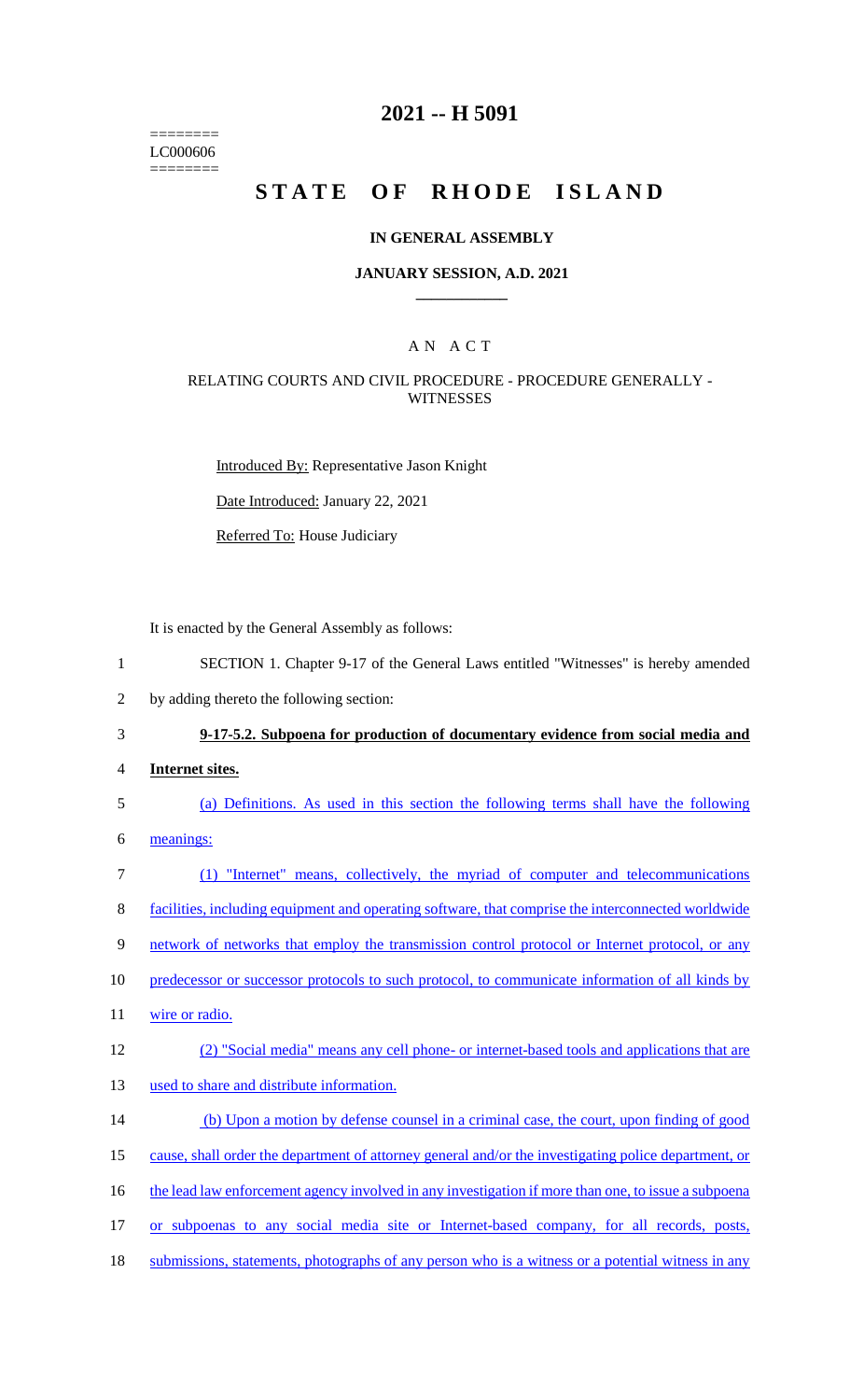1 criminal proceeding. Said subpoena shall be returnable to the issuing court and all documents,

2 books, papers or any other tangible or thing contained in the response shall be reviewed in camera

3 by the court. If the court finds that the returned records are relevant to the matter before the court,

4 it shall provide defendant's counsel the records in furtherance of its investigation.

5 (c) When any subpoena under this section for the production of books, papers, documents, 6 or tangible things is served on any social media or Internet site, it shall be deemed a sufficient 7 response to the subpoena if the employee of the entity charged with the responsibility of being 8 custodian of the original records promptly provides the attorney for the party causing service of the 9 subpoena copies of all documents requested by the subpoena. All responses to the subpoena shall 10 contain a certificate which shall be signed before a notary public by the employee of the entity 11 charged with the responsibility of being custodian of the records and shall include a legend 12 substantially to the following effect: "The copies of records for which this certification is made are 13 true and complete reproductions of the original or microfilmed records which are in the possession 14 of (name of entity). This certification is given pursuant to Rhode Island general laws § 9-17-5.2 by 15 the custodian of the records in lieu of his or her personal appearance."

16 (d) Documents or records of any social media or Internet site that are susceptible to 17 photostatic reproduction may be proved as to foundation, identity, and authenticity without any 18 preliminary testimony, by use of legible and durable copies, certified in the manner provided in 19 subsection (c) of this section by the employee of the entity charged with the responsibility of being 20 custodian of the originals thereof. The copies may be used in any trial, hearing, deposition, or any 21 other judicial or administrative action or proceeding, whether civil or criminal, in lieu of the original 22 documents or records which, however, the entity shall hold available for inspection and comparison 23 by the court, tribunal, or hearing officer and by the parties and their attorneys of record. 24 (e) In the event any of the entities are unable to provide the documents requested in the 25 subpoena due to the timeliness of the service of the subpoena or for other legal reasons, then the 26 employee charged with the responsibility of being custodian of the records for the entity shall set

- 27 forth in the certificate required hereunder the specific reasons for the noncompliance, the time of
- 28 service of the subpoena, and if appropriate the time anticipated in complying with the subpoena.
- 29 SECTION 2. Chapter 12-5 of the General Laws entitled "Search Warrants" is hereby 30 amended by adding thereto the following section:
- 31 **12-5-11. Search warrant for production of documentary evidence from social media**  32 **and Internet sites.**
- 33 (a) Definitions. As used in this section the following terms shall have the following
- 34 meanings: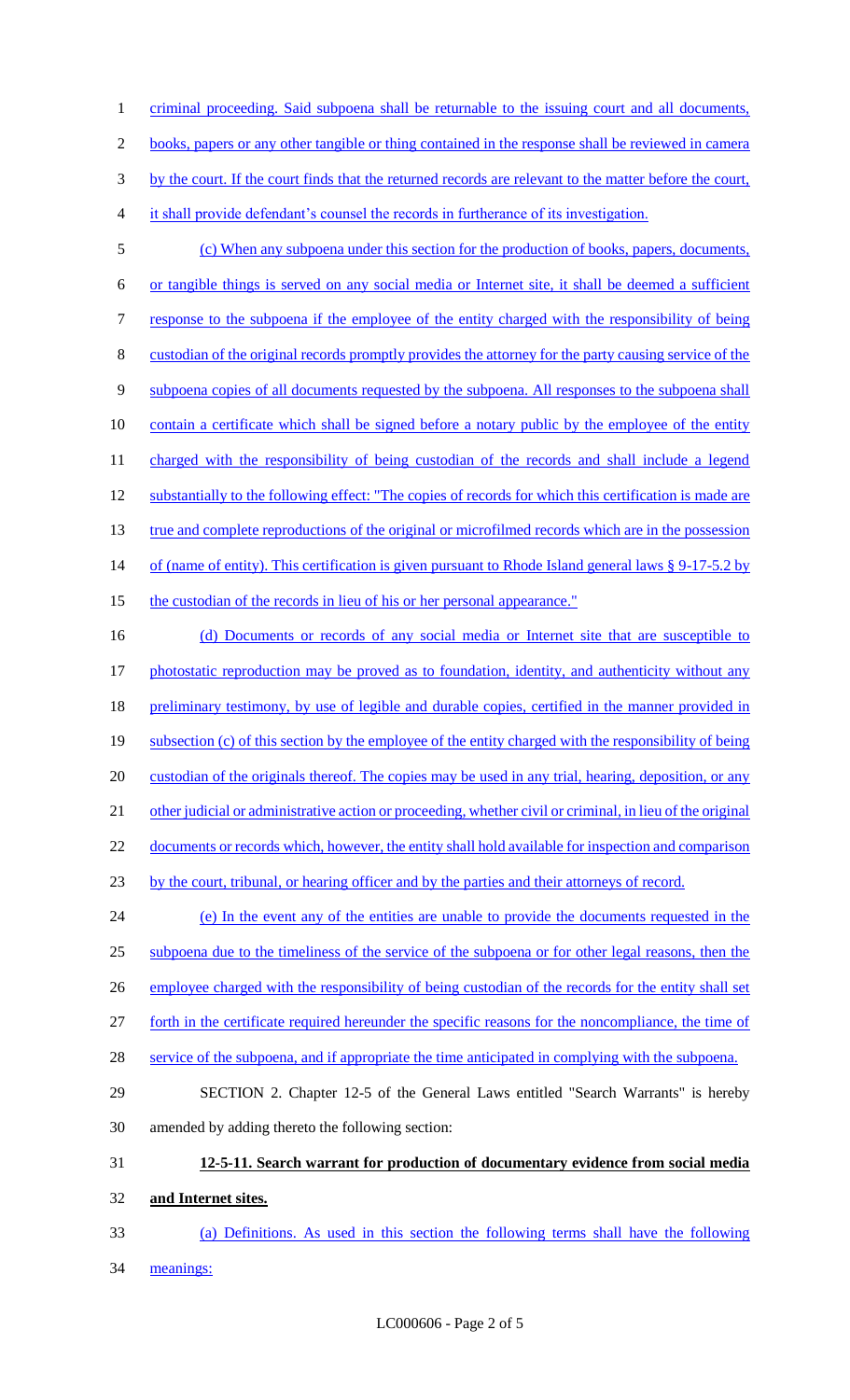(1) "Internet" means, collectively, the myriad of computer and telecommunications facilities, including equipment and operating software, that comprise the interconnected worldwide 3 network of networks that employ the transmission control protocol or Internet protocol, or any predecessor or successor protocols to such protocol, to communicate information of all kinds by wire or radio. (2) "Social media" means any cell phone- or internet-based tools and applications that are

7 used to share and distribute information.

8 (b) Upon a motion by defense counsel in a criminal case, the court, upon finding of good 9 cause, shall order the department of attorney general and/or the investigating police department, or 10 the lead law enforcement agency involved in any investigation if more than one, to apply for a 11 search warrant commanding any social media site or Internet-based company, to produce all 12 records, posts, submissions, statements, photographs of any person who is witness or a potential 13 witness in any criminal proceeding. Said search warrant shall be returnable to the issuing court and 14 all documents, books, papers or any other tangible or thing contained in the response shall be 15 reviewed in camera by the court. If the court finds that the returned records are relevant to the 16 matter before the court, it shall provide defendant's counsel the records in furtherance of its 17 investigation.

18 (c) When any search warrant under this section for the production of books, papers, 19 documents, or tangible things is served on any social media or Internet site, it shall be deemed a 20 sufficient response to the search warrant if the employee of the entity charged with the 21 responsibility of being custodian of the original records promptly provides the attorney for the party 22 causing service of the search warrant copies of all documents requested by the warrant. All 23 responses to the warrant shall contain a certificate which shall be signed before a notary public by 24 the employee of the entity charged with the responsibility of being custodian of the records and 25 shall include a legend substantially to the following effect: "The copies of records for which this 26 certification is made are true and complete reproductions of the original or microfilmed records 27 which are in the possession of (name of entity). This certification is given pursuant to Rhode Island 28 general laws § 12-5-11 by the custodian of the records in lieu of his or her personal appearance."

29 (d) Documents or records of any social media or internet site that are susceptible to photostatic reproduction may be proved as to foundation, identity, and authenticity without any 31 preliminary testimony, by use of legible and durable copies, certified in the manner provided in subsection (c) of this section by the employee of the entity charged with the responsibility of being custodian of the originals thereof. The copies may be used in any trial, hearing, deposition, or any other judicial or administrative action or proceeding, whether civil or criminal, in lieu of the original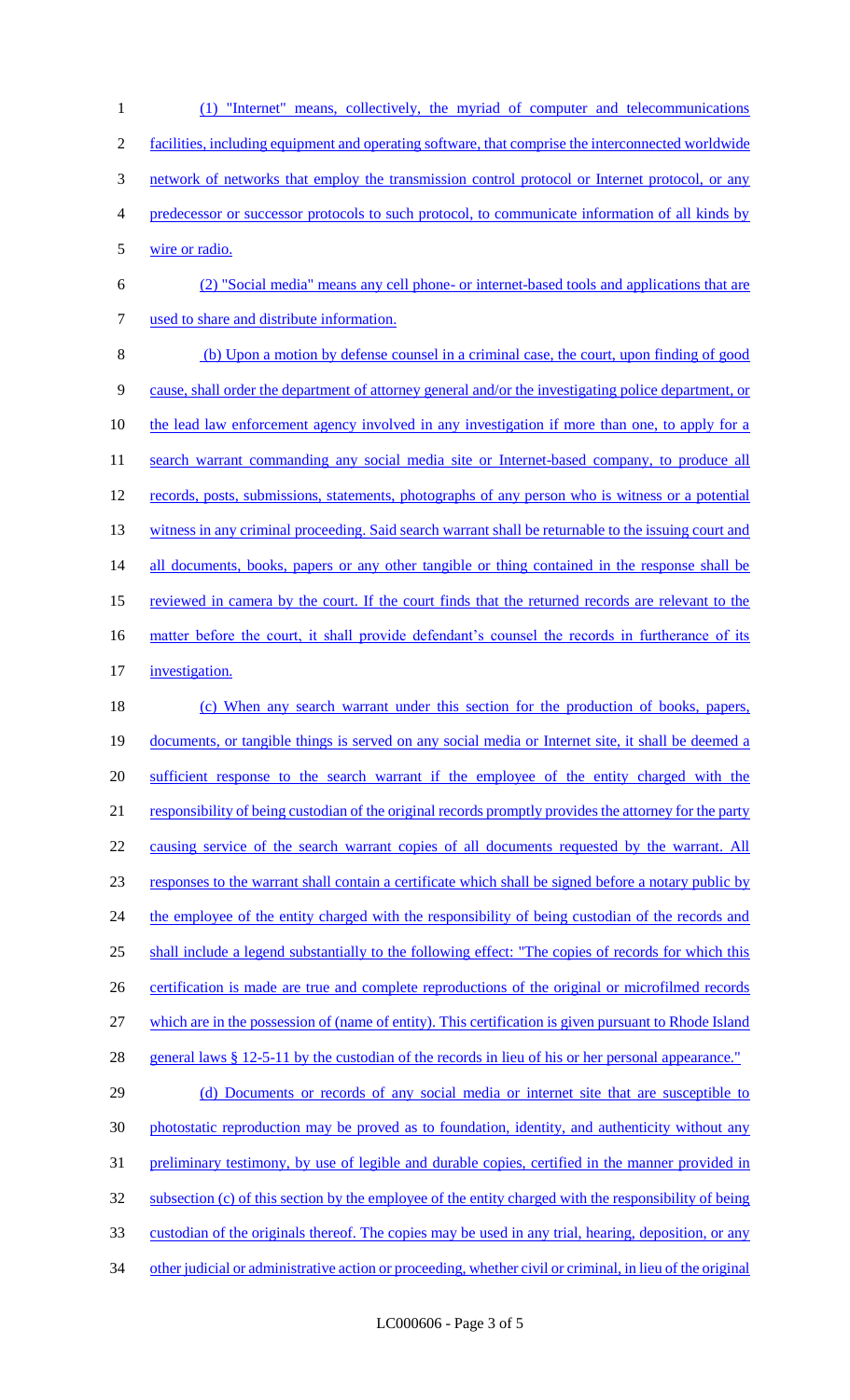- 1 documents or records which, however, the entity shall hold available for inspection and comparison
- 2 by the court, tribunal, or hearing officer and by the parties and their attorneys of record.
- 3 (e) In the event any of the entities are unable to provide the documents requested in the
- 4 warrant due to the timeliness of the service of the warrant or for other legal reasons, then the
- 5 employee charged with the responsibility of being custodian of the records for the entity shall set
- 6 forth in the certificate required hereunder the specific reasons for the noncompliance, the time of
- 7 service of the warrant, and if appropriate the time anticipated in complying with the warrant.
- 8 SECTION 3. This act shall take effect upon passage.

======== LC000606 ========